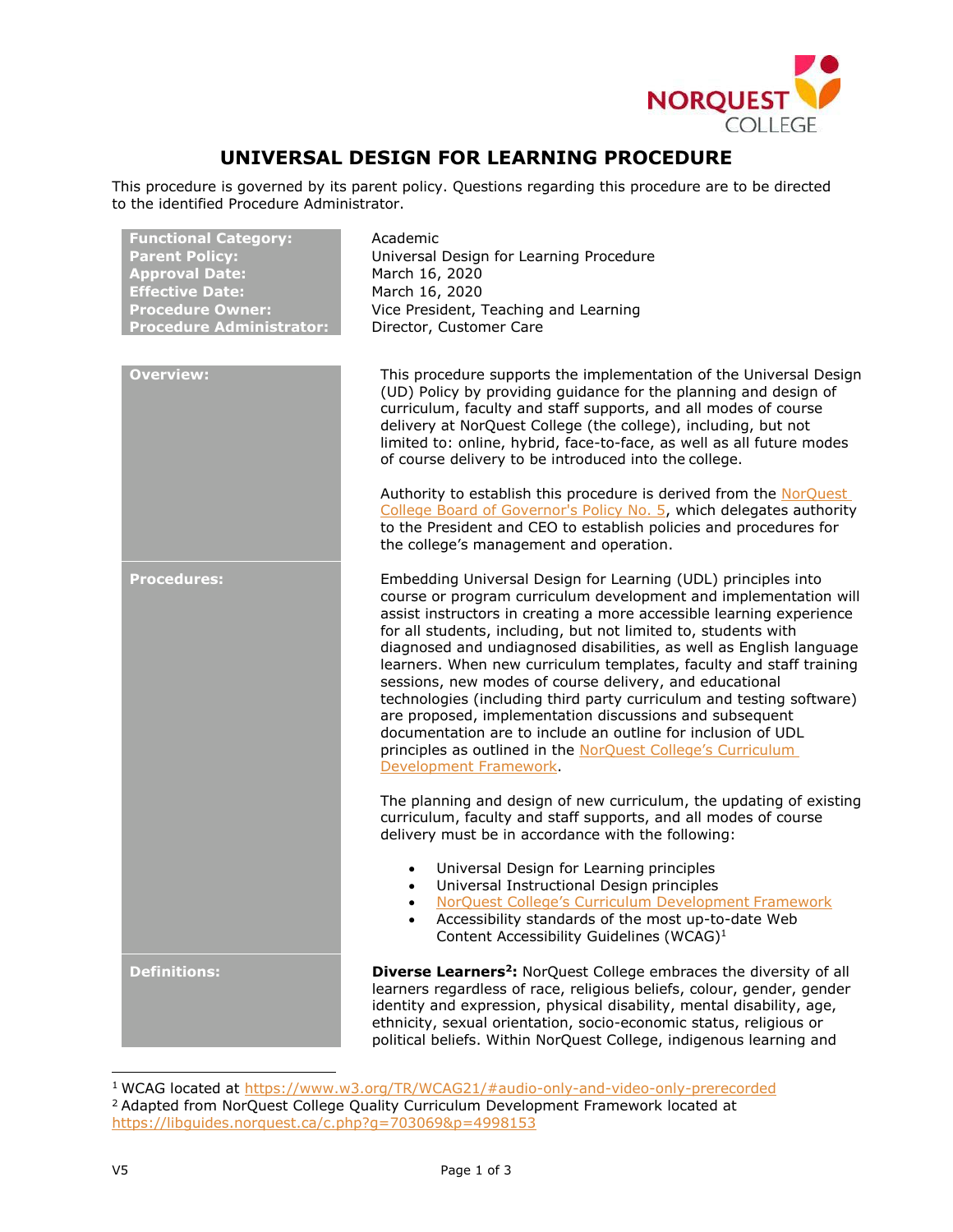

decolonization are woven into the principles of education. Moreover, the college sees intercultural and international education as key factors in both learner and institutional success.

## **Universal Design for Learning (UDL) .v. Universal Instructional Design (UID):**

While NorQuest College places greater emphasis on the use of the term Universal Design for Learning, elements of both UDL and UID can be complementary to one another, allowing for principles of both to foster a more universal and accessible learning experience for learners.

## **Universal Design for Learning (UDL) Principles[3](#page-1-0)**

- 1. *Provide multiple means of Engagement*  Learners differ markedly in the ways in which they can be engaged or motivated to learn. There is not one means of engagement that will be optimal for all learners in all contexts.
- 2. *Provide multiple means of Representation*  Learners differ in the ways that they perceive and comprehend information that is presented to them. There is not one means of representation that will be optimal for all learners.
- 3. *Provide multiple means of Action & Expression*  Learners differ in the ways that they can navigate a learning environment and express what they know. There is not one means of action and expression that will be optimal for all learners.

## **Universal Instructional Design (UID) Principles[4](#page-1-1)**

- 1. *Accessible and Fair Use*  Instruction should be designed to be useful and accessible by students with different abilities, respectful of diversity, and with high expectations for all students.
- 2. *Flexibility in Use, Participation, and Presentation*  Instruction should be multimodal, allowing students to have multiple means of accessing and interacting with curriculum material, and allowing for multiple means of demonstrating their knowledge.
- 3. *Straightforward and Consistent*  Instruction is designed in a clear and straightforward manner. Unnecessary complexity or distractions that may detract from the learning material or tasks are reduced or eliminated.
- 4. *Information Explicitly Presented and Readily Perceived*  Course expectations are transparent and instructions are easy to understand. All efforts are taken to remove barriers to student understanding of material.
- 5. *Supportive Learning Environment*  Instruction anticipates that students will make mistakes. While student errors may provide powerful learning opportunities, care must be taken to minimize hazards that can lead to irreversible errors and failures.
- 6. *Minimize Unnecessary Physical Effort or Requirements*  Instruction is designed to minimize *non-essential* physical

<span id="page-1-0"></span><sup>3</sup> From CAST located at

<span id="page-1-1"></span>[http://udlguidelines.cast.org/?utm\\_medium=web&utm\\_campaign=none&utm\\_source=cast-about-udl](http://udlguidelines.cast.org/?utm_medium=web&utm_campaign=none&utm_source=cast-about-udl) <sup>4</sup> From University of Guelph located at [https://opened.uoguelph.ca/instructor](https://opened.uoguelph.ca/instructor-resources/resources/uid-principles.pdf)[resources/resources/uid-principles.pdf](https://opened.uoguelph.ca/instructor-resources/resources/uid-principles.pdf)